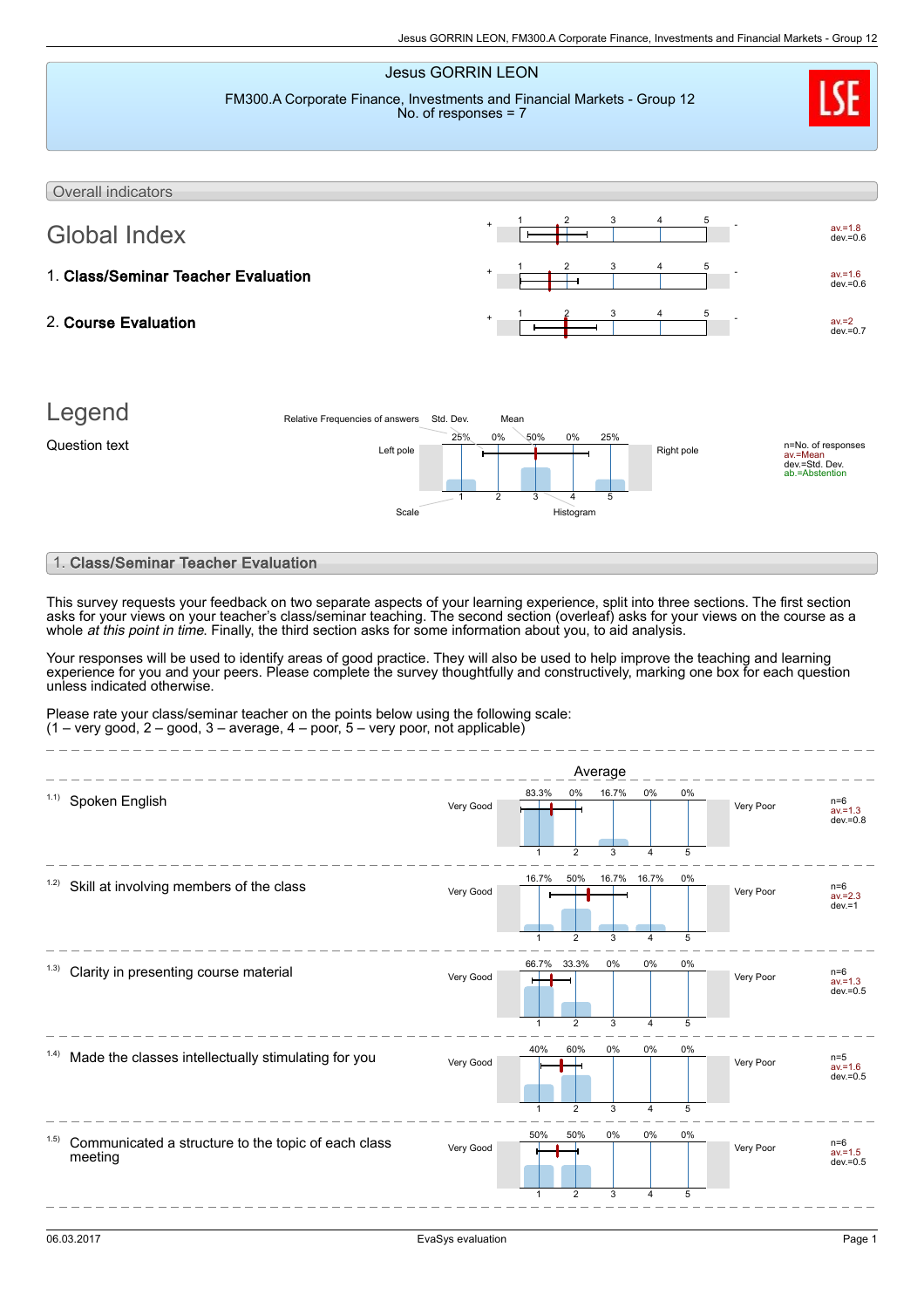

 $1.10$ ) Please write below aspects of this teacher's class/seminar teaching that you think could be improved and/or aspects that were particularly helpful.

## - He is very helpful in explaining the purpose of the questions asked, therefore it is easter to understrand the whole concept of the quostons.

I like MR. Jesus the way to explain the thigs, very clear, & Gimmete,

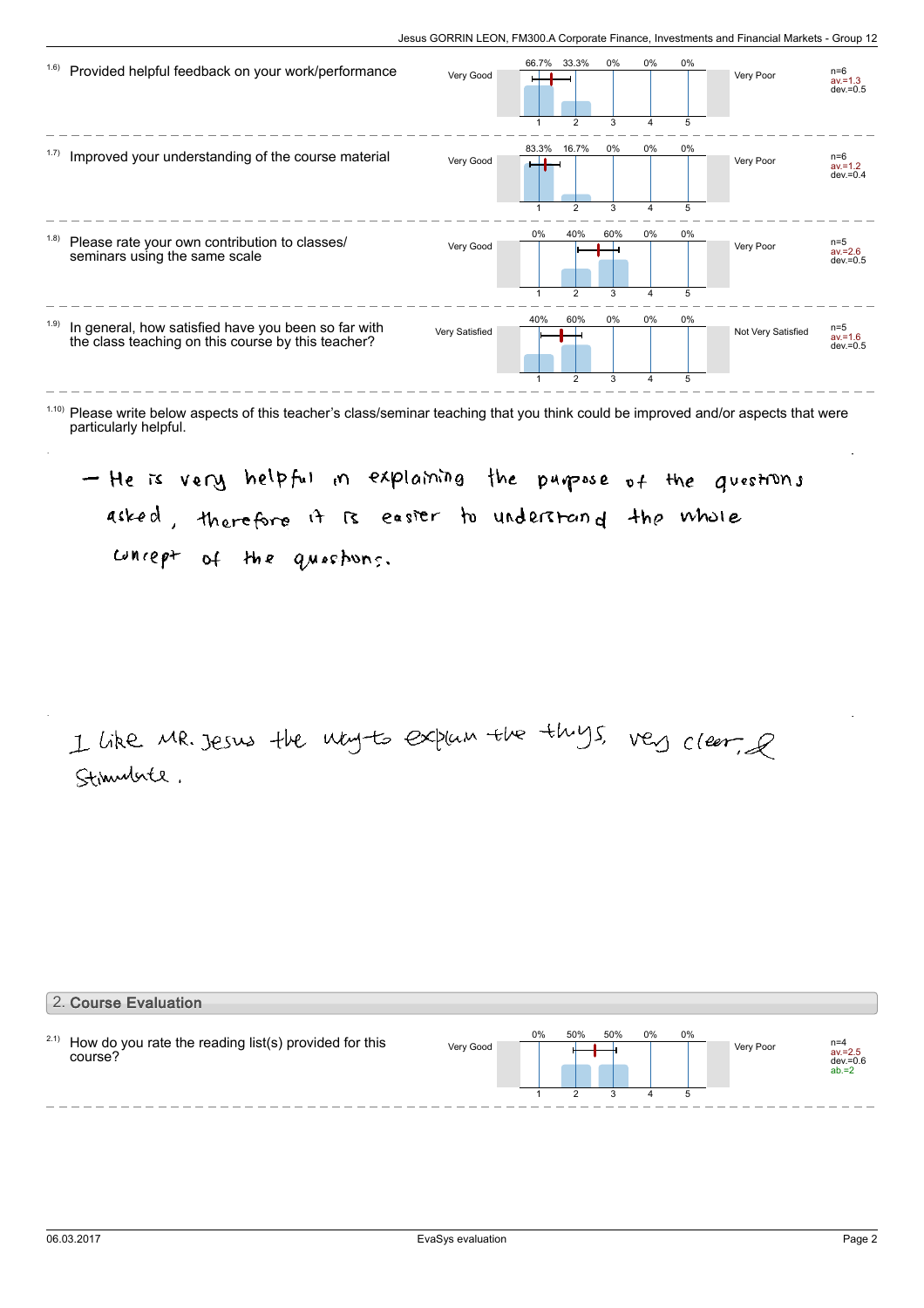### $22$  How many hours of independent study do you put into this course each week? More than 10 hours  $n=6$ 6-10 hours 33.3% 2-5 hours 66.7% Less than 2 hours **0%** None and the contract of the contract of the contract of the contract of the contract of the contract of the contract of the contract of the contract of the contract of the contract of the contract of the contract of the c Not applicable 0% How useful have you found the Moodle and/or any other course materials? 2.3) Very Good **The Manual Property Cool** av.=2.5 dev.=0.6 ab.=1  $0%$ 1 50% 2 50% 3 0% 4 0% 5 How satisfied have you been with this course content as a whole to date? 2.4) Very Satisfied Not At All Satisfied n=6 av.=2 dev.=0.6 16.7% 1 66.7% 5 16.7% 3 0% 4  $0%$ 5 How satisfied have you been with the lectures as a whole to date? 2.5) Very Satisfied **Not At All Satisfied** Not At All Satisfied av.=2 dev.=0.9 33.3% 1 33.3% 2 33.3% 3 0% 4 0% 5 How satisfied have you been with the integration of classes with lectures? 2.6) Very Satisfied Not At All Satisfied n=6 av.=1.5 dev.=0.5 50% 1 50% 2  $0%$  $\overline{3}$  $0%$  $\overline{A}$  $0%$  $\overline{5}$ How satisfied have you been with the amount of contact time with teachers for this course? 2.7) Very Satisfied **Not At All Satisfied** Not At All Satisfied av.=2.1 dev.=0.9 14.3% 1 71.4%  $\overline{2}$ 0% 3 14.3%  $\overline{4}$ 0% 5 How satisfied are you that the feedback received on this course will be helpful in preparing you for the final course assessment? 2.8) Very Satisfied **Not At All Satisfied** Not At All Satisfied av.=1.5 dev.=0.5 50% 1 50% 2 0% 3 0% 4 0% 5 <sup>2.9)</sup> Would you recommend this course to other students?  $Yes$   $n=6$ Maybe 16.7% No 0% 3. Your Information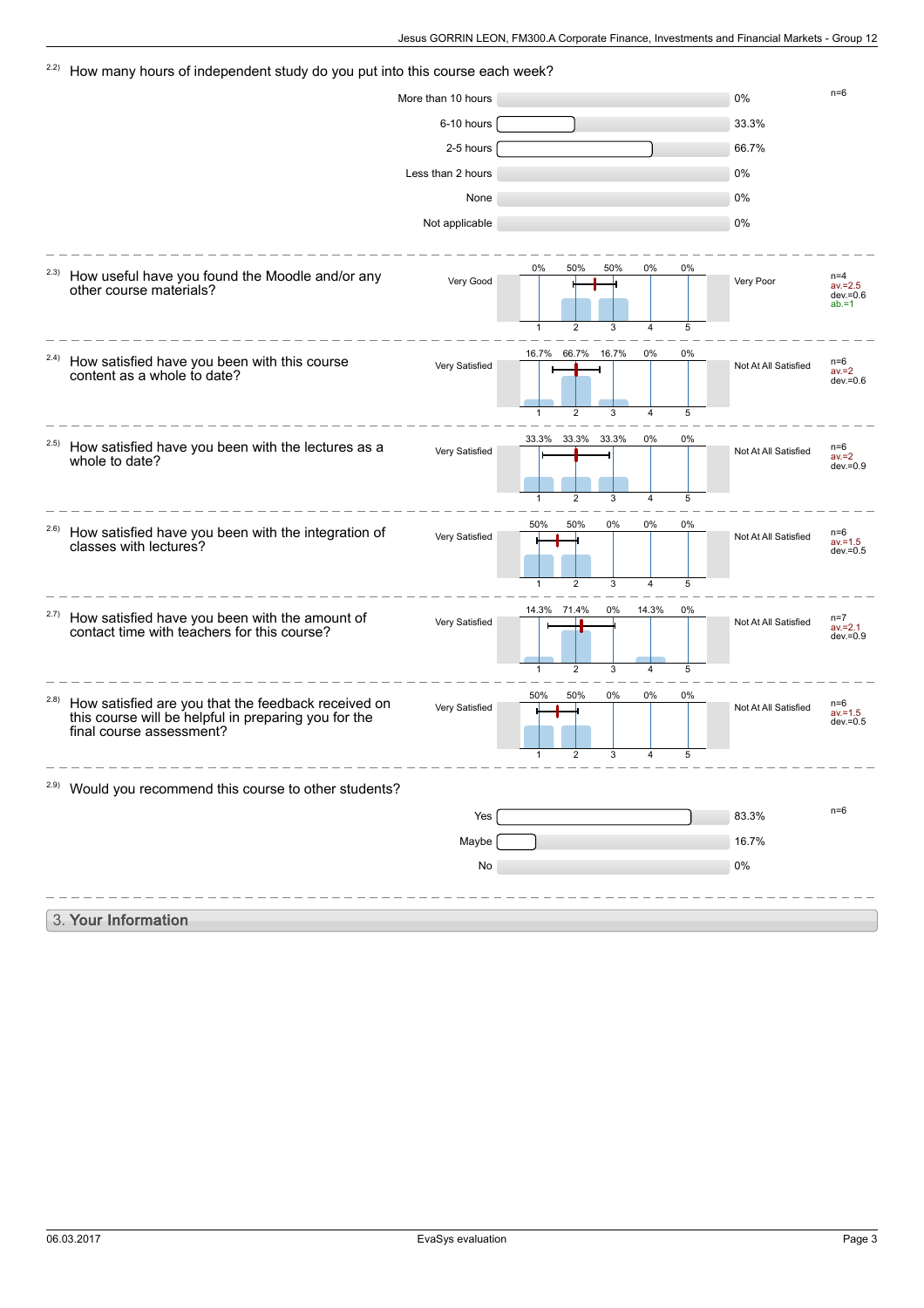| 3.1)<br>Which category of student are you?                                                                      |       |       |  |  |  |  |
|-----------------------------------------------------------------------------------------------------------------|-------|-------|--|--|--|--|
| First Year Undergraduate                                                                                        | 0%    | $n=5$ |  |  |  |  |
| Second Year Undergraduate                                                                                       | 0%    |       |  |  |  |  |
| Third Year Undergraduate                                                                                        | 100%  |       |  |  |  |  |
| General Course                                                                                                  | 0%    |       |  |  |  |  |
| Intercollegiate                                                                                                 | 0%    |       |  |  |  |  |
| Certificate                                                                                                     | 0%    |       |  |  |  |  |
| Diploma                                                                                                         | 0%    |       |  |  |  |  |
| Masters                                                                                                         | 0%    |       |  |  |  |  |
| Socrates or Erasmus                                                                                             | 0%    |       |  |  |  |  |
| Research                                                                                                        | 0%    |       |  |  |  |  |
| Other                                                                                                           | 0%    |       |  |  |  |  |
|                                                                                                                 |       |       |  |  |  |  |
| 3.2)<br>Which of the reasons given below describe why you are taking the course? (Please select all that apply) |       |       |  |  |  |  |
| It is compulsory for my degree programme                                                                        | 71.4% | $n=7$ |  |  |  |  |
| I am interested in the subject matter                                                                           | 28.6% |       |  |  |  |  |
| It was recommended to me by other students                                                                      | 14.3% |       |  |  |  |  |
| It was recommended to me by a tutor                                                                             | 0%    |       |  |  |  |  |
| Other                                                                                                           | 0%    |       |  |  |  |  |
|                                                                                                                 |       |       |  |  |  |  |